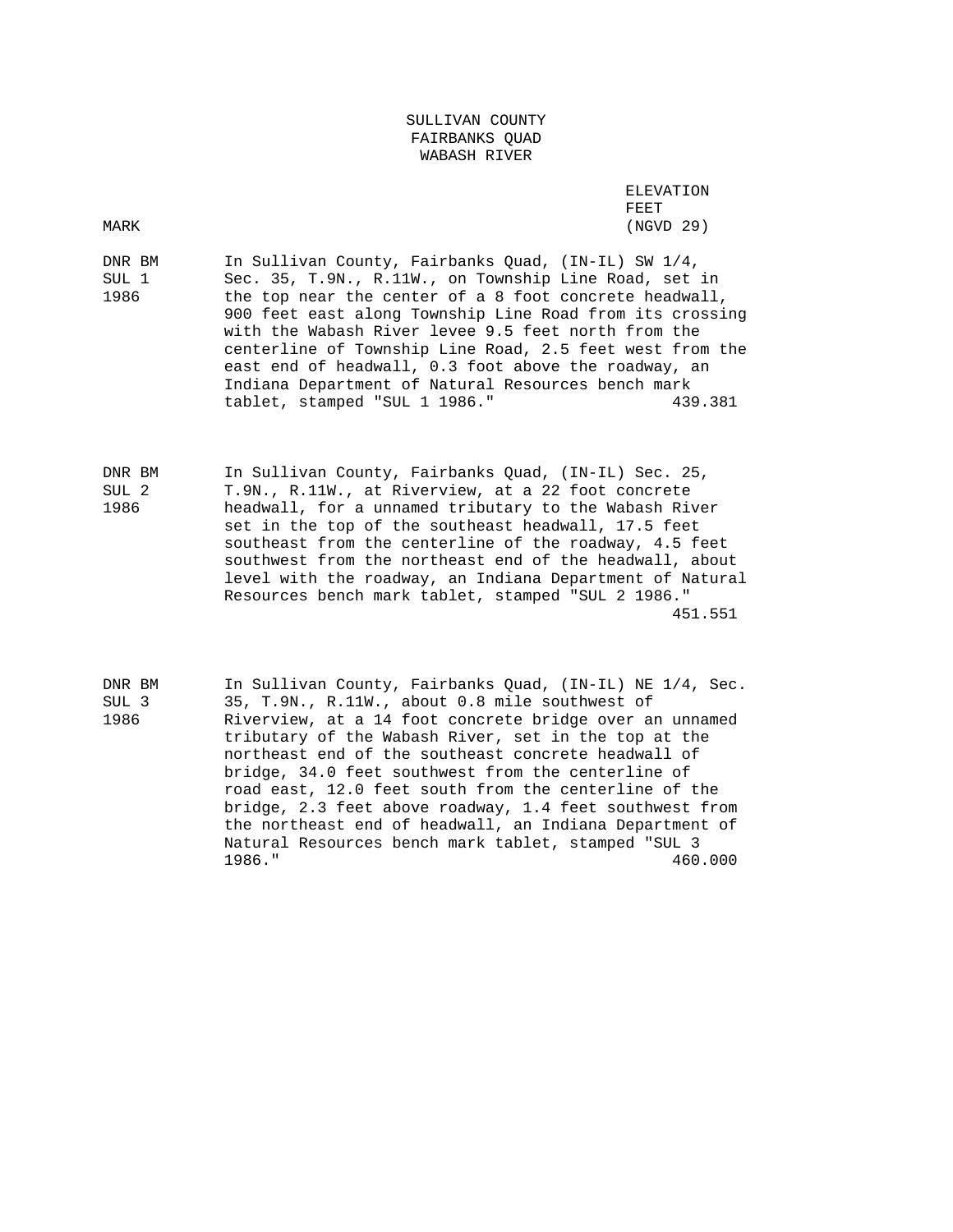## SULLIVAN COUNTY HUTTON IN-IL QUAD WABASH RIVER

 ELEVATION FEET MARK (NGVD 29)

DNR BM In Sullivan County (Indiana) Hutton Indiana-Illinois SUL 4 Quad, north edge Sec. 6, T.9N., R.10W., approximately 1986 3.25 miles west along Vigo-Sullivan County Line Road from its junction with Highway 63, set in the top of concrete headwall of 63.5 feet bridge over Prairie Creek, 10.0 feet south of the centerline of County Line Road, 34.0 feet west of the east end of south concrete headwall, 4.5 feet above the road, a standard Indiana Department of Natural Resources bench mark tablet,<br>stamped "SUL 4 1986." 449.84 stamped "SUL 4 1986." Third Order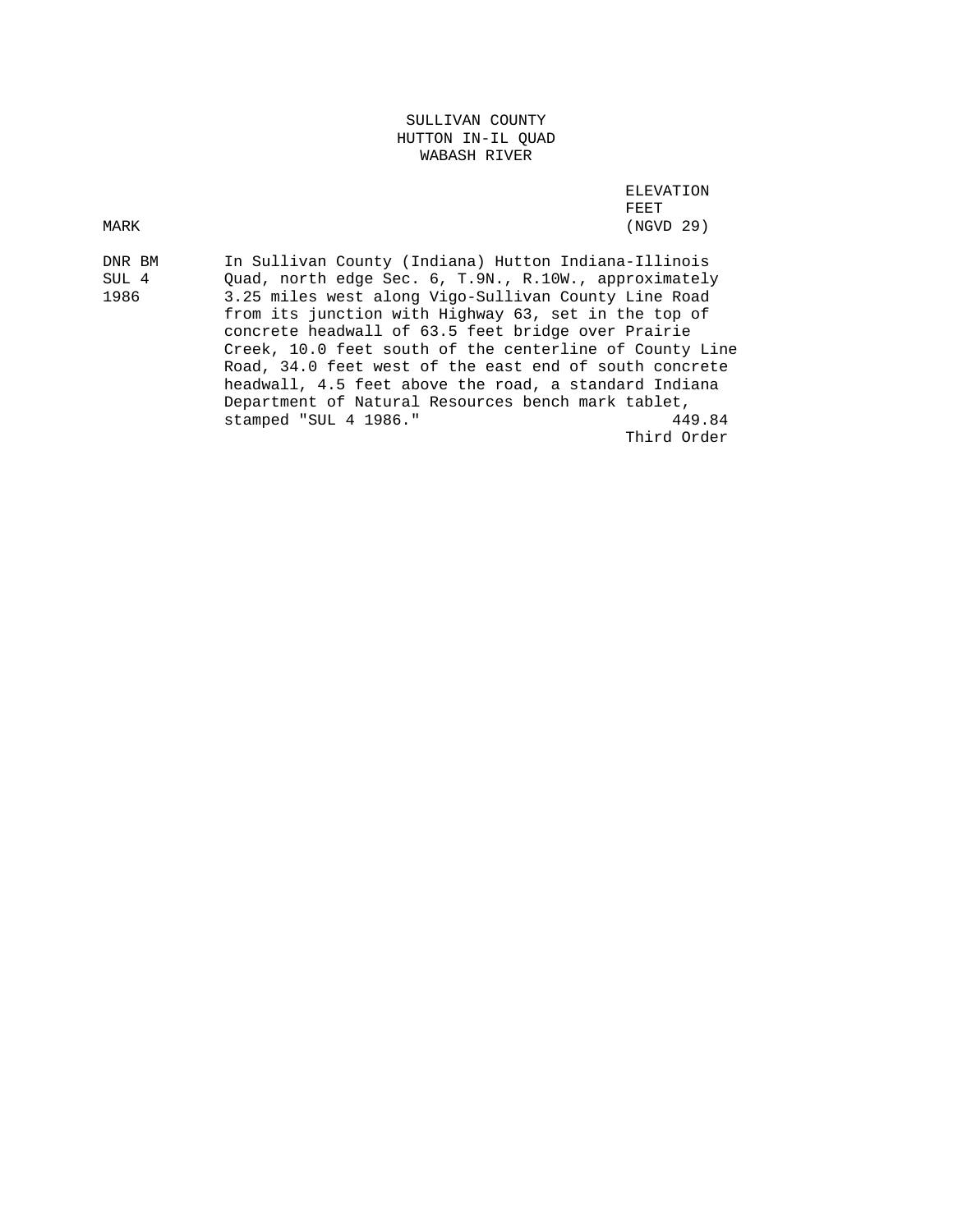ILLINOIS, CLARK COUNTY WABASH RIVER

 ELEVATION FEET AND RESERVE TO A RESERVE THE STATE OF THE STATE OF THE STATE OF THE STATE OF THE STATE OF THE STATE OF THE MARK (NGVD 29)

DNR BM In Clark County (Illinois) West Union, IL-IN Quad, SE 1/4, SUL 5 Sec. 33, T.9N., R.11W., about 0.3 mile northeast of 1986 York, at a private road bridge over Mill Creek, set in the top of the southeast concrete wingwall of the bridge, 9.6 feet south-southeast from the centerline of the bridge, 7.0 feet west-northwest from the south southeast end of wingwall, 0.3 foot below the roadway an Indiana Department of Natural Resources bench mark tablet, stamped "SUL 5 1986." 440.582

DNR BM In Clark County (Illinois), Hutton Indiana-Illinois VIG 8 Quad, NE 1/4, Sec. 27, T.10N., R.11W., at Darwin; set in 1986 the southeast corner of concrete pad for weigh scales at Bunker Hill Agri-service Station in Darwin; 47.0 feet north of centerline of Darwin Road, 200 feet southwest of southwest corner of office building, 17.7 feet southeast of southeast corner of beam balance box, an Indiana Department of Natural Resources bench mark tablet stamped "VIG 8 1986." 467.91 Third Order